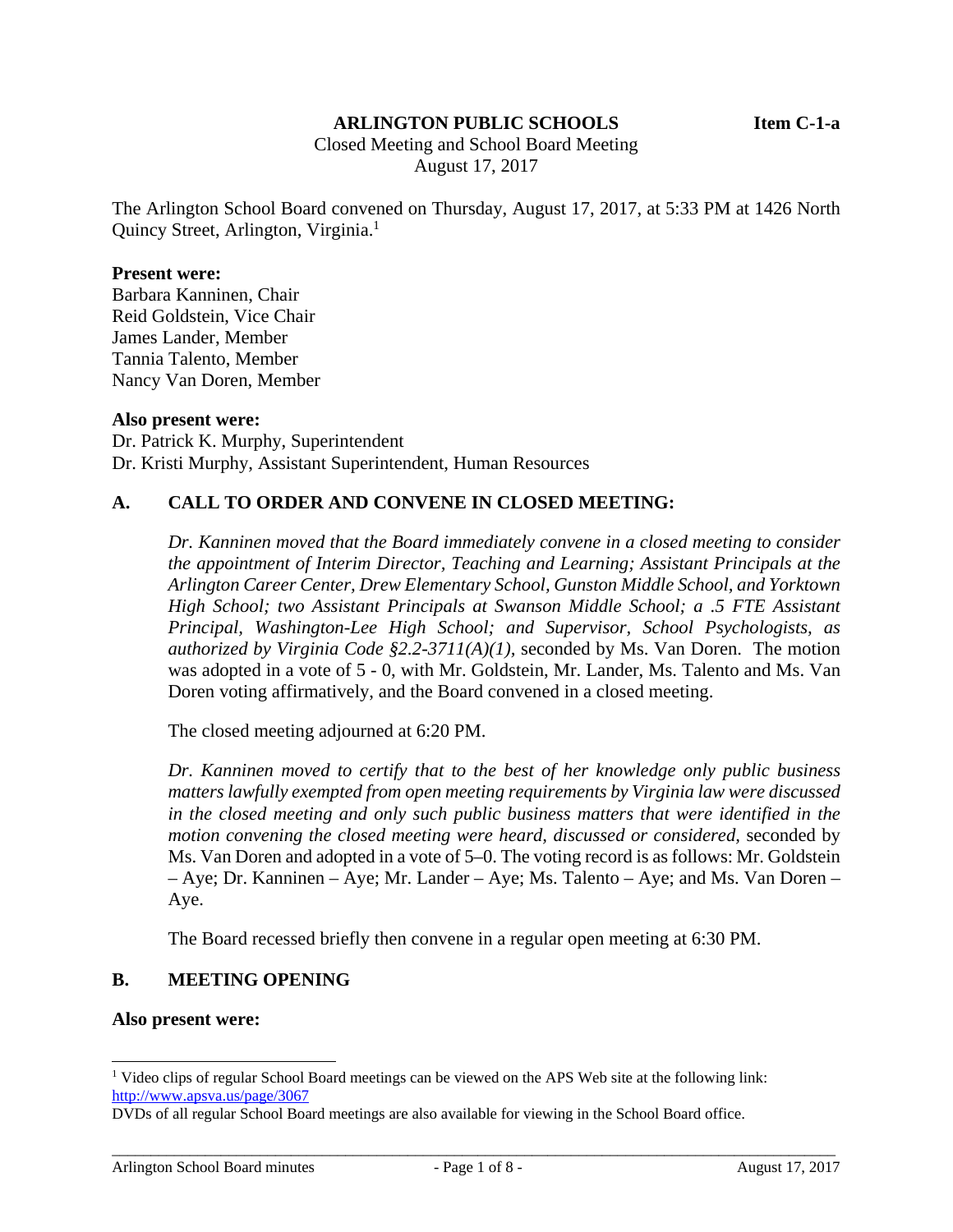Raj Adusumilli, Assistant Superintendent, Information Services John Chadwick, Assistant Superintendent, Facilities and Operations Linda Erdos, Assistant Superintendent, School and Community Relations Cintia Johnson, Assistant Superintendent, Administrative Services Dr. Tara Nattrass, Assistant Superintendent, Instruction Leslie Peterson, Assistant Superintendent, Finance and Management Services Melanie Elliott, Clerk of the Board

- 1. Call to Order
- 2. Pledge of Allegiance
- 3. Announcements

In recognition of recent violence that took place in Charlottesville, Dr. Kanninen called for a moment of silence to remember those lost or injured. She then stated that the School Board, along with other elected officials, community leaders, and friends and neighbors, reject the hate, racism, bigotry and violence that was displayed. She confirmed that APS is committed to inclusion and celebrates the diversity of the community, and she reiterated that APS continually works to ensure that every child is supported and has the opportunity to excel.

Commenting that facility names reflect community values, Dr. Kanninen confirmed the Board's intent to implement a process to review how school names are selected. She shared examples of recently chosen names and explained the significance of those names. As several new facilities are being built, she confirmed the need for this process and stated it will be careful, deliberate and transparent, will establish criteria that reflect APS values, and will include extensive community engagement.

Dr. Kanninen then made the following announcement:

*Meetings:* 

August 31, 2017 Planning Work Session, 6 PM, Room 101 a/b

Dr. Murphy confirmed that Barcroft Elementary School is in session and described preparations for the start of school. He shared 2017 SOL results and reminded families that incoming  $6<sup>th</sup>$  graders must have the Tdap booster to start school. In closing, he emphasized efforts to strengthen safety in the schools and community and encouraged all to be aware and careful as students start coming to school soon.

# **C. CONSENT AGENDA**: (6:46 PM)

*Ms. Van Doren moved that the Board adopt the consent agenda*, seconded by Mr. Lander. The motion was adopted in a vote of  $5 - 0$ , with Dr. Kanninen, Mr. Goldstein, Mr. Lander, Ms. Talento and Ms. Van Doren voting affirmatively. The following items or actions were approved as a part of consent:

- 1. Minutes:
	- a. April 18, 2017 Work Session on Enrollment and Transfers and High School Options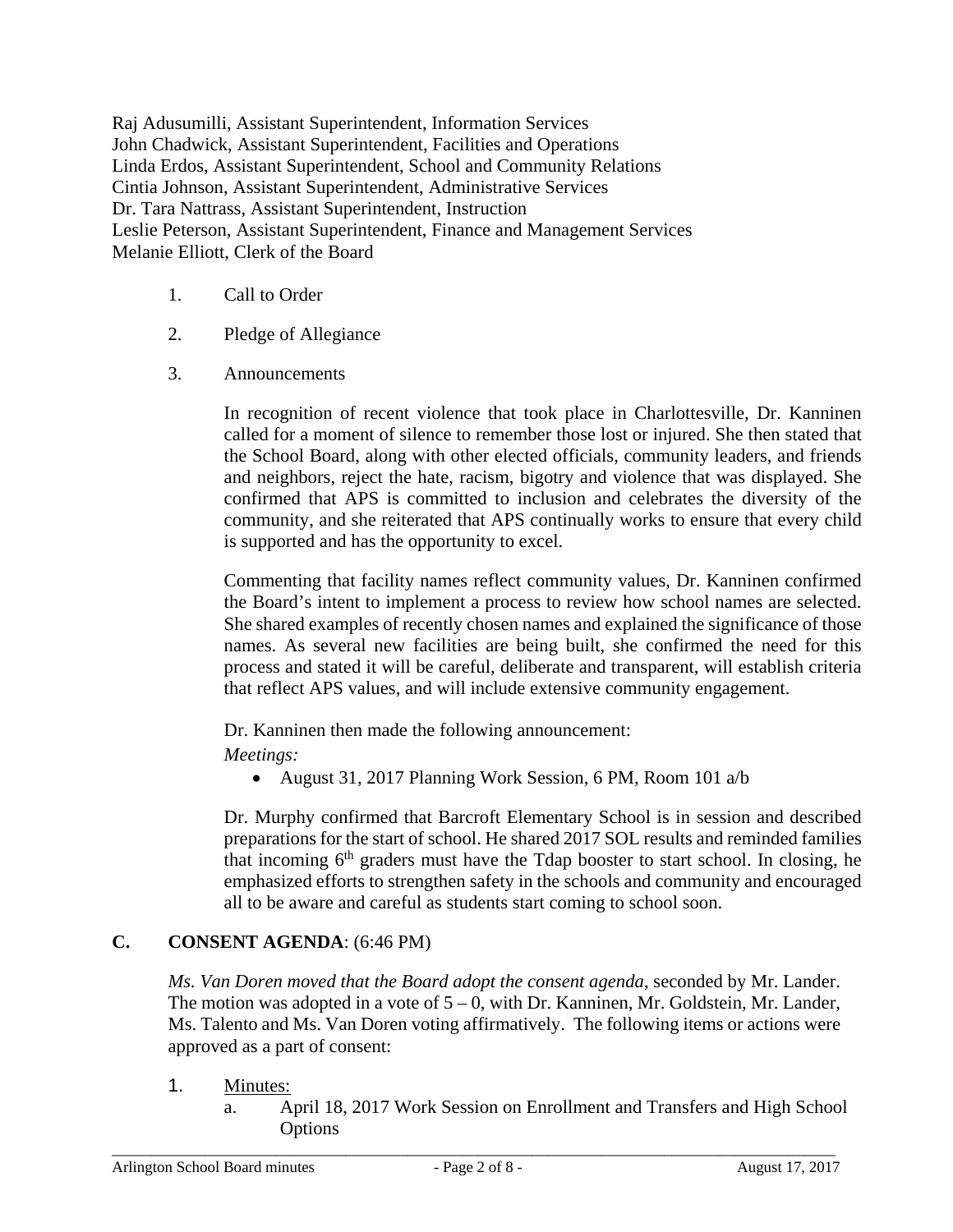- b. May 4, 2017 School Board Meeting and Closed Meeting
- c. May 18, 2017 School Board Meeting and Closed Meeting
- d. May 25, 2017 Work Session on the Arlington Tiered System of Support
- e. June 28, 2017 School Board and Executive Leadership Team Retreat
- f. July 19, 2017 Closed Meeting
- g. July 27, 2017 School Board Meeting and Closed Meeting
- 2. Personnel actions

## P/E-SCALE PERSONNEL

- 3 Classification Requests Executive Director, Planning and Evaluation Minor Construction/Major Maintenance (MC/MM) Program Manager Environmental Services Program Manager
- 1 Appointment
- 8 Changes in Position/Salary (includes closed meeting appointments)
- 3 Resignations
- 3 Retirements

# T-SCALE PERSONNEL

- 103 Resignations
- 1 Resignation (With Prejudice)
- 14 Retirements

# A-SCALE PERSONNEL

- 12 Resignations
- 3 Retirements

### SUPPORT SERVICES PERSONNEL

- 7 Appointments<br>5 Changes In Po
- 5 Changes In Position/Salary
- 8 Resignations
- 1 Suspension
- 3. Grants and Restricted Programs: Special Project #1 – FutureQuest 2017
- 4. 2017-18 School Board Liaison Assignments Civic Associations
- 5. Authorization of Signatures in the Absence of the Superintendent
- 6. Parking License Agreement for Fleet Elementary School
- 7. ACI Appointments

Dr. Kanninen announced that the following appointments were made as part of consent: Sarah Putnam, Interim Director of Teaching and Learning; Jessica Baker, Assistant Principal, Career Center; Tracy Gaither, Assistant Principal, Drew Elementary School; Shana Curtis, Assistant Principal, Gunston Middle School; Eric Underhill, Assistant Principal, Swanson Middle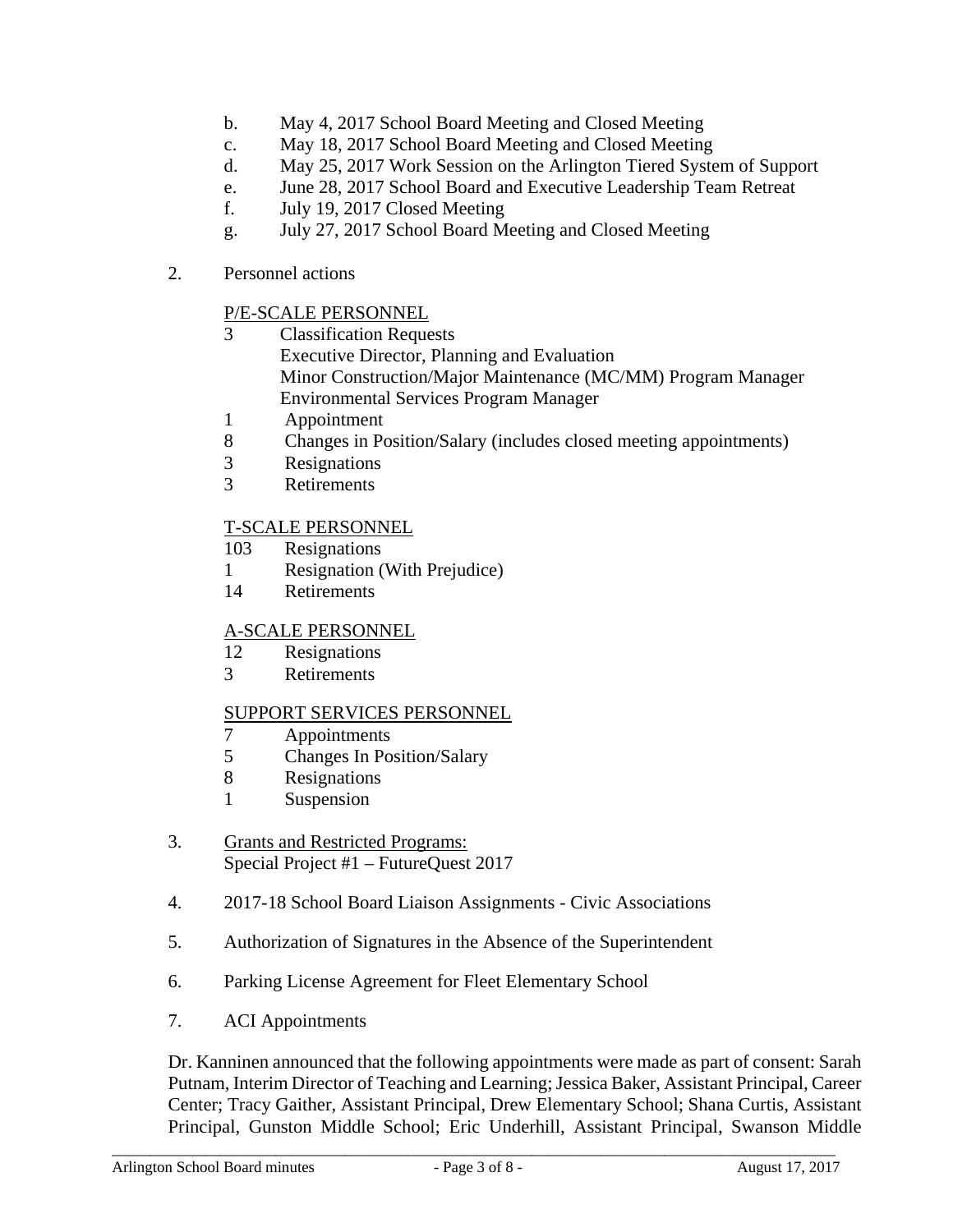School; Miles Carey, Assistant Principal, Washington-Lee High School; Wendy Carria, Supervisor, School Psychologists; Scott McKeown, Assistant Principal, Yorktown High School; and Laura Porter was appointed as an Assistant Principal, Swanson Middle School.

## **D. CITIZEN COMMENT ON NON-AGENDA ITEMS**: (7:01 PM)

The following speakers addressed the Board asking that the name of Washington-Lee High School be preserved, noting historic events that occurred at the school and accomplishments of alumni of the school, and acknowledging Lee's post-Civil War contributions:

*John Peck,* resident *Mil*a *Albertson*, Washington-Lee alumna, president of Alumni Association

The following speakers also addressed the Board asking them to change Washington-Lee's name, noting Lee's support for the Confederacy and slavery. Some noted recent racial unrest and actions taken by some jurisdictions to remove Confederate symbols:

*Ryan Sims* resident *Mark Beallor,* resident *Leonie Alder,* W-L student *Liz Ryan,* resident: statement read by Jisan Zaman *Basil Kiwan,* resident *Nik Roy,* APS parent *Sue Mosher*, resident *Mary Beth Matthews*, resident

The following speaker also addressed the Board:

*Julian Lopez-Leyva* APS graduate: Encouraging the community to have a thoughtful, full and respectful discussion about changing the name of Washington-Lee, and stating that the school community should make the decision.

Board members appreciated the comments and encouraged the community to have a thoughtful, respectful conversation and confirmed they will take a careful, inclusive, approach as names are considered. They also stress the primary focus of APS is to educate students.

# **E. MONITORING ITEMS**: (7:45 PM)

### 1. Academic Performance Update

Dr. Nattrass presented the update, explaining how APS monitors progress and performance using multiple measures such as SOLs, Phonological Awareness Literacy Screening (PALS), the Reading Inventory, Math Inventory and WIDA Access assessment. Focusing on the SOLs, Dr. Nattrass shared highlights, noting overall enrollment growth and enrollment in advanced courses by English language learners (ELLs). She presented data on reading, mathematics, science and social studies SOLs. She confirmed that disaggregated data from all assessments inform the identification of interventions used to personalize learning to meet student need and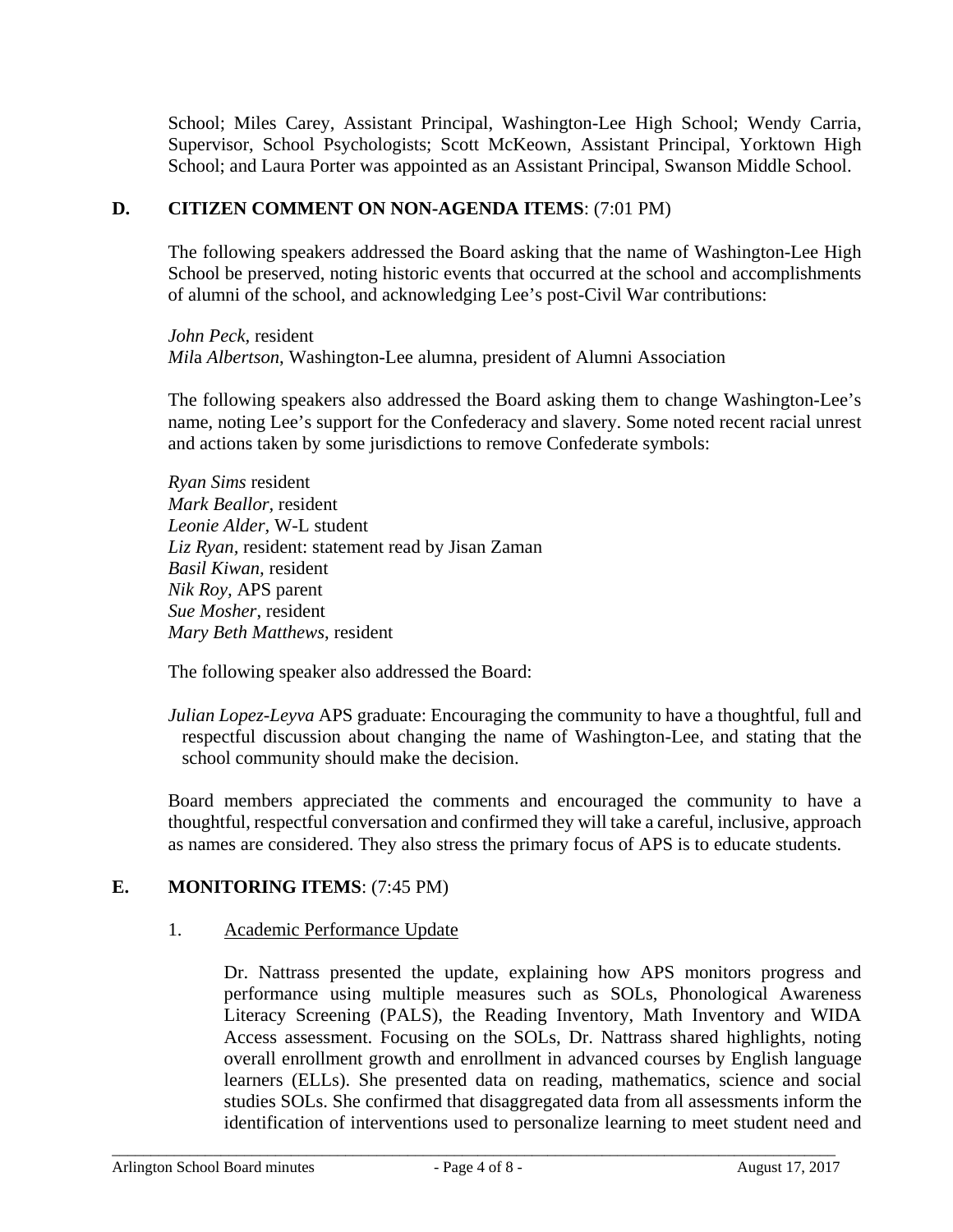to address gaps. She reviewed detailed data for English language learners and PALS assessment data for Kindergarten through Grade 2. Next steps are to review data at all levels, determine specific instructional needs, and ensure that resources and professional learning opportunities align with needs.

The following speaker addressed the Board:

*Valerie Smith,* resident: stating concerns about how support is provided to students to help address learning challenges, and sharing a personal experience about challenges in trying to address a student issue.

Board members appreciated the focus on individual students and asked staff to continue to address the achievement gap to ensure that all students are provided with appropriate support. Additional data on the gap, on the statistical significance of disaggregated data, and on enrollment of ELLs in advanced courses will be shared. Dr. Nattrass also gave examples of interventions and how data is used to adjust instruction to meet needs. The Board encouraged continued efforts and early intervention for struggling students.

2. Update on Policies Review: (8:38 PM)

Julia Burgos, Chief of Staff, presented the update, explaining how policy changes are identified and implemented. Changes are made to comply with new laws, as part of the required review of policies every five years, and as the division identifies needed changes. Ms. Burgos shared the status of the current policy review, confirming that appropriate interest groups are engaged to ensure that revisions meet all needs. A policy review team will be formed to oversee this work, and Ms. Burgos described the team's structure, charge, and planned revisions to improve the review process.

Responding to questions, Ms. Burgos highlighted membership of the policy review team, and confirmed that duplicate or irrelevant policies will be eliminated. The Board will be kept up to date on the status of this work. Board members appreciated this effort, and encouraged Board and community engagement in the review process.

# **F. ACTION ITEMS**: (8:59 PM)

## 1. New School Board Policy 10-4.2 Electronic Participation in Meetings by Individual Members

*Mr. Lander moved that the Board adopt School Board Policy 10-4.2 Electronic Participation in Meetings by Individual Board members,* seconded by Ms. Van Doren.

Mr. Goldstein reiterated that this policy allows Board members to participate in meetings electronically twice in a calendar year.

The motion was adopted in a vote of  $5 - 0$ , with Dr. Kanninen, Mr. Goldstein, Mr. Lander, Ms. Talento and Ms. Van Doren voting affirmatively.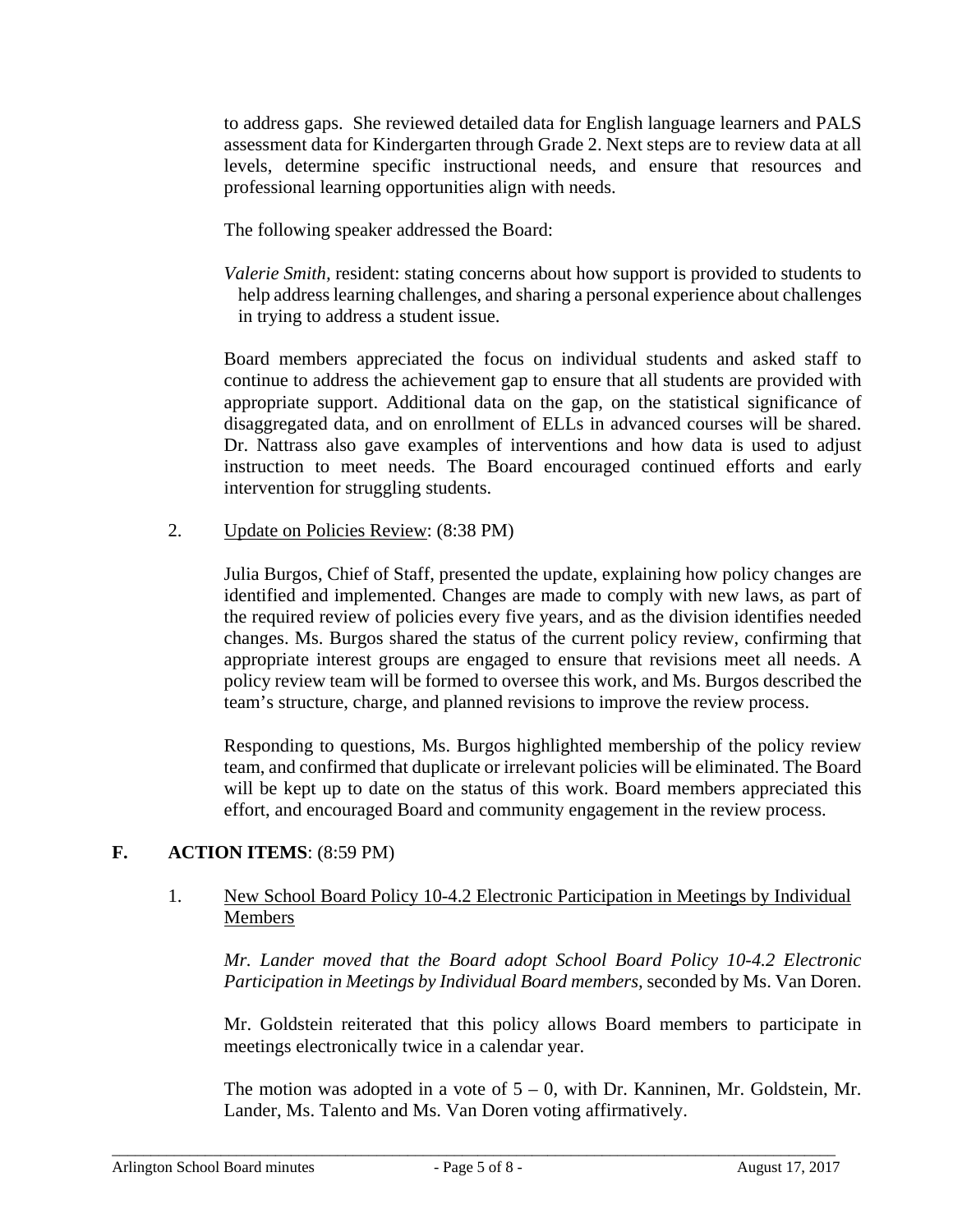# 2. Purchase of Property on N. Culpeper Street: (9:01 PM)

Mr. Chadwick stated that this purchase provides APS with access to Glebe Elementary School for emergency vehicles only, and will improve a pedestrian route to Glebe. He confirmed site improvement will not impact playing fields. He also stated that there should be no impact on the neighboring community or traffic. Ms. Peterson reviewed costs confirming that Capital Reserve funds will be used.

The following speakers addressed the Board, stating concerns about the lack of transparency and communication with the community about this purchase, the speed of the decision, and how the purchase will affect neighborhood traffic:

*Alexandra Bocain,* President, John M. Langston Civic Association *Sharon Dorsey,* Waycroft-Woodlawn Civic Association *Kesha Gravely,* resident

*Ms. Van Doren moved that the Board approve the purchase of 1721 N. Culpeper Street and authorize the Superintendent or Assistant Superintendent, Facilities and Operations to sign related documents in connection with closing on the purchase.* The motion was seconded by Mr. Lander.

Responding to questions, Mr. Chadwick provided more detail about the site plan. Noting the challenge of finding property to meet growing needs, as well as the need to act quickly when property becomes available, Dr. Murphy apologized for not reaching out to the community. The Board confirmed that property purchases involve confidential negotiations so community engagement must be limited and agreed to do their best to inform communities as soon as feasible.

Dr. Kanninen called for a vote and the motion was adopted in a vote of  $5 - 0$ , with Dr. Kanninen, Mr. Goldstein, Mr. Lander, Ms. Talento and Ms. Van Doren voting affirmatively.

*Ms. Van Doren moved that the Arlington School Board hereby authorize the transfer of \$575,000 from the Capital Reserve to purchase the property at 1721 N. Culpeper Street. These funds will cover the purchase price of \$525,000 plus additional closing and site improvement costs, not expected to exceed \$50,000. Any funds remaining after purchase, closing costs, and site improvement costs will be returned to the Capital Reserve.* The motion was seconded by Mr. Goldstein and adopted in a vote of 5 – 0, with Dr. Kanninen, Mr. Goldstein, Mr. Lander, Ms. Talento and Ms. Van Doren voting affirmatively.

# 3. Personnel Matter

*Dr. Kanninen moved that in case FY 17-02, the Board recommend to the State Superintendent of Public Instruction that the Virginia Collegiate Professional License of a former employee be revoked,* seconded by Mr. Lander.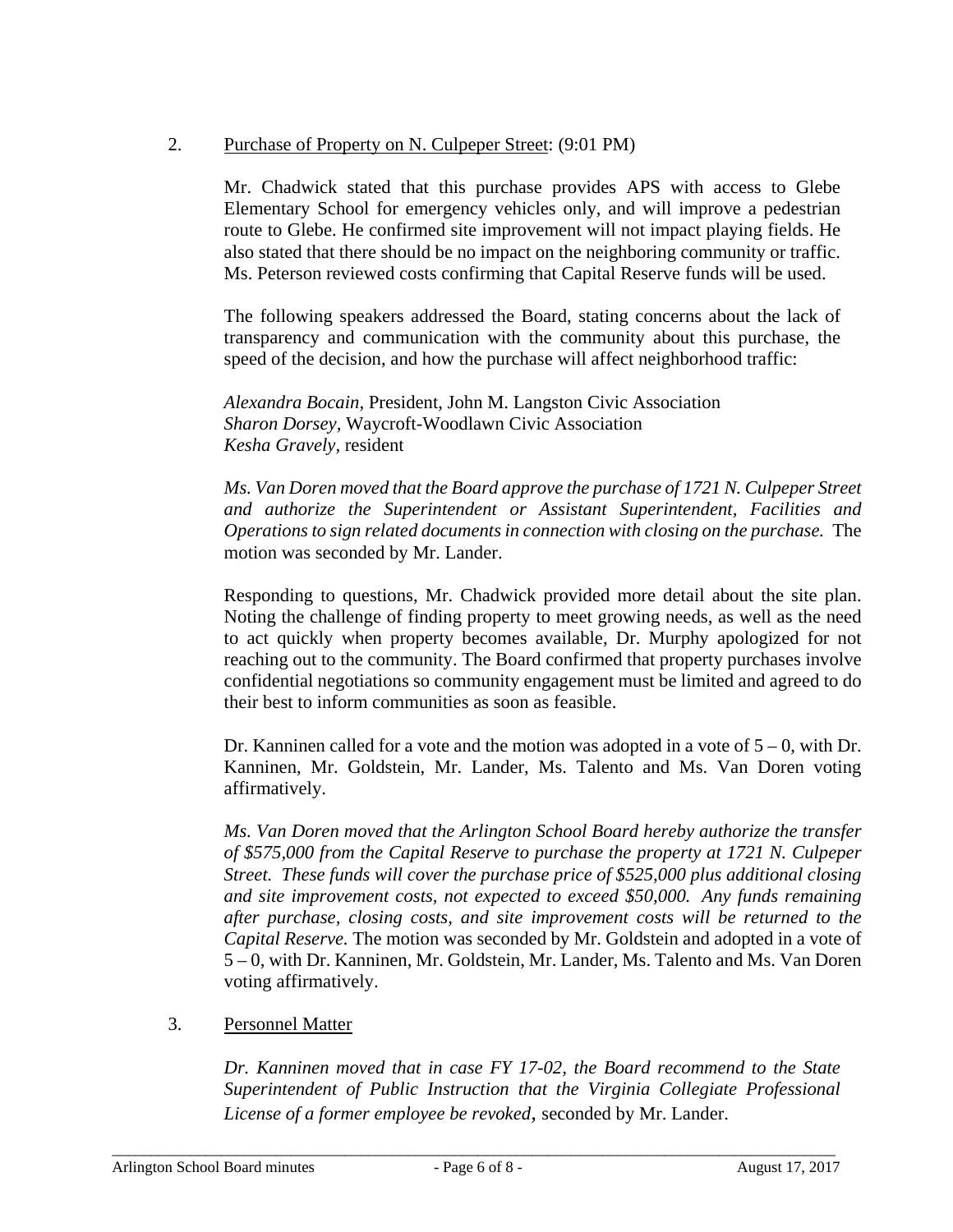Ms. Talento stated that she does not support this motion and would recommend suspension instead. Dr. Kanninen called for a vote and the motion was adopted in a vote of 4 – 1, with Dr. Kanninen, Mr. Goldstein, Mr. Lander, and Ms. Van Doren voting affirmatively and Ms. Talento opposing.

### **G.** INFORMATION ITEMS: (9:32 PM)

- 1. Revision of Select School Board Policies
	- a. SBP 25-1.17 Student Safety Bullying/Harassment Prevention
	- b. SBP 35-3 Employment

Dr. K. Murphy reviewed the proposed changes to these policies, which are being updated to include additional categories related to protected status.

2. Revision to School Board Policy 35-8.3 Contracts and Work Schedules: (9:30 PM)

Dr. K. Murphy reviewed the proposed changes which updates the policy to reflect changes to identification of early release days in the APS Calendar process.

3. Revision to School Board Policy 35-8.6 Telecommuting: (9:30 PM)

Dr. K. Murphy stated that the title of this policy is being updated from Telecommuting to Telework to reflect general work standards.

4. Revision to School Board Policy 50-1.10 Naming of Facilities: (9:35 PM)

The Board agreed to postpone this item until after review of the naming process.

5. Construction Contract Award-Full GMP for the Relocation of Administrative Offices to Sequoia Plaza Two: (9:36 PM)

Mr. Jeff Chambers, Director, Design and Construction, presented this item, briefly reviewing the project, process and timeline. He outlined the construction management at-risk selection process, and shared information on project funding.

It was confirmed that no additional funds are required for this contract, and the School Board will be moving to the facility in phase two of the project.

6. Contract Amendment for Construction Management Services for the Abingdon Project: (9:41 PM) Mr. Chambers reviewed this item, explaining that the change is required due to the expanded project schedule and complexity not known at the time of original award.

Responding to questions, Mr. Chambers confirmed that this will not affect students, but availability of some shared space may be delayed.